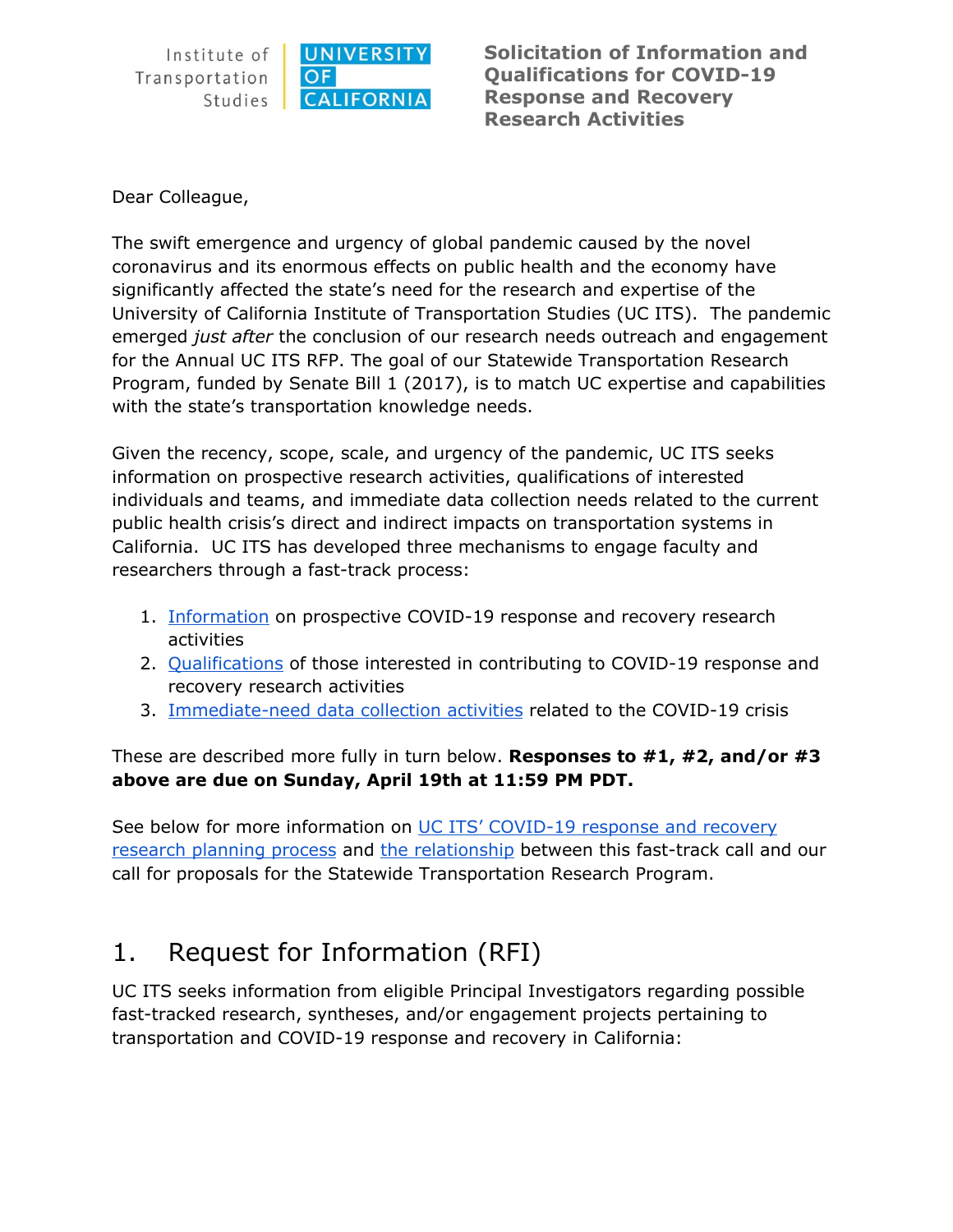

**Solicitation of Information and Qualifications for COVID-19 Response and Recovery Research Activities**

- **Response** to the public health emergency, including mobility needs of essential workers and vital goods, the capacity of both the private and public sectors to meet those needs, and the substitution of technology-enabled access for mobility in response to movement limitations.
- **Recovery** of transportation services and systems when the public health emergency ebbs, including coping with goods and people movement backlogs, and the mobility needs of vulnerable individuals, households, and firms.

Projects should be of the scope and scale that could be delivered within 3 to 6 months of initiation (in June 2020) and be conducted entirely through remote work.

Submissions include:

- proposed PI name, affiliation, and contact information
- a problem statement (up to 250 words)
- a project abstract (up to 750 words)
- anticipated budget range for activity
- proposed team members
- biosketches or CVs for key personnel

#### **Submit prospective project [information](https://docs.google.com/forms/d/e/1FAIpQLSeJ5E45pqsfoAqtTEXy5xUOmz4gnjnAbBu4gMFAXI3Maz6OtA/viewform?usp=sf_link) through Google forms by Sunday, April 19 at 11:59 PM PDT.**

Potential PIs can submit information on multiple project ideas.

## <span id="page-1-0"></span>2. Request for Qualifications (RFQ)

UC ITS seeks qualifications of faculty and researchers to perform work within knowledge domains and methodological techniques that may be applicable to projects organized under the COVID-19 Response and Recovery research plan, including but not limited to: public health, computer science, modeling, epidemiology, management, strategy, economic forecasting, labor and employment, transportation planning, transportation engineering, and operations research. Individuals or teams registering through this call may be contacted to form directed research projects.

Submissions include:

- Name(s), affiliations, and contact information
- biosketches or CVs for individual or team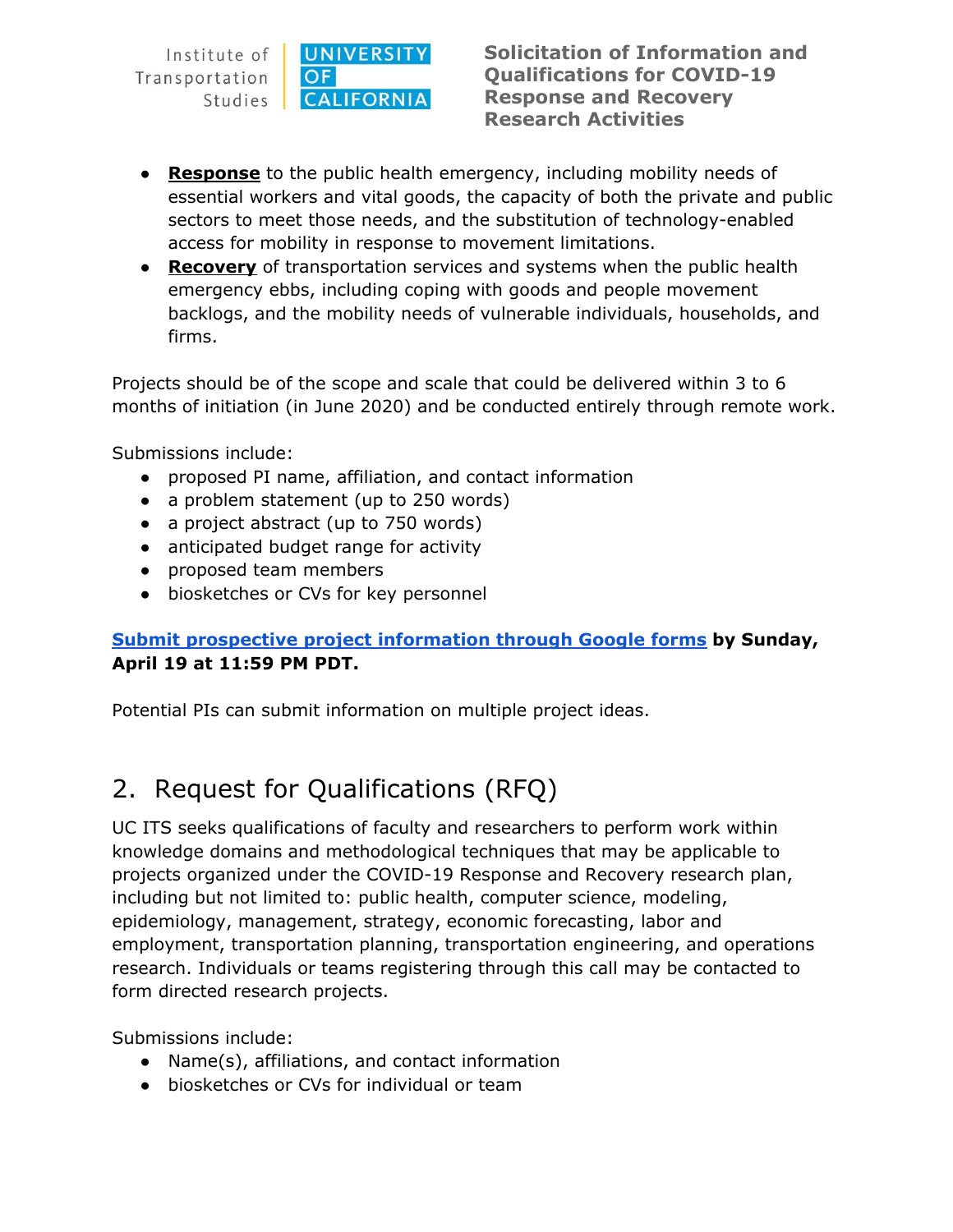

### **Submit individual or team [qualifications](https://forms.gle/YP8LDgkDHrAWHC8m6) through Google forms by Sunday, April 19th at 11:59 PM PDT.**

### <span id="page-2-0"></span>3. COVID-19 Data Collection Grant

The UC ITS will make funding available for immediate data collection needs that will either 1) inform broader COVID-19 Response and Recovery research activities, or 2) take advantage of natural experiments that can inform future transportation research on themes which would be relevant to the UC ITS State Transportation Research Program. Possible data collection activities include but are not limited to:

- the archival of transportation systems sensed and reported data that are not typically saved for future use
- remotely-administered surveys of travel behavior, telework, and substitution of technology for trips curtailed by COVID-19-related public orders and personal decisions

Proposed data collection activities shall:

- comply with all current directions regarding in-person interactions from University, local, and state officials
- not interfere with the ability of public agency staff designated as disaster/ emergency services personnel to participate in COVID-19 response activities

Individual UC ITS branches at Berkeley, Davis, Irvine, and UCLA will make data collection activity grants in April 2020. Eligible expenses may include up to \$15,000 in GSR or staff researcher time billed in April, May, June, and July up to \$15,000 for remote survey services including panel acquisition, and up to \$2,500 for the purchase of cloud-based data archival resources.

Data produced under these grants shall be stripped of personally-identifiable or confidential information and, by July 2020, shared broadly within the UC ITS system using **[Dryad](https://datadryad.org/stash)** to inform response and recovery research.

To apply for COVID-19 Data Collection Grant:

**● Submit data collection [proposals](https://forms.gle/tgTgWk4r93R86qRf7) through Google forms by Sunday, April 19th at 11:59 PM PDT.**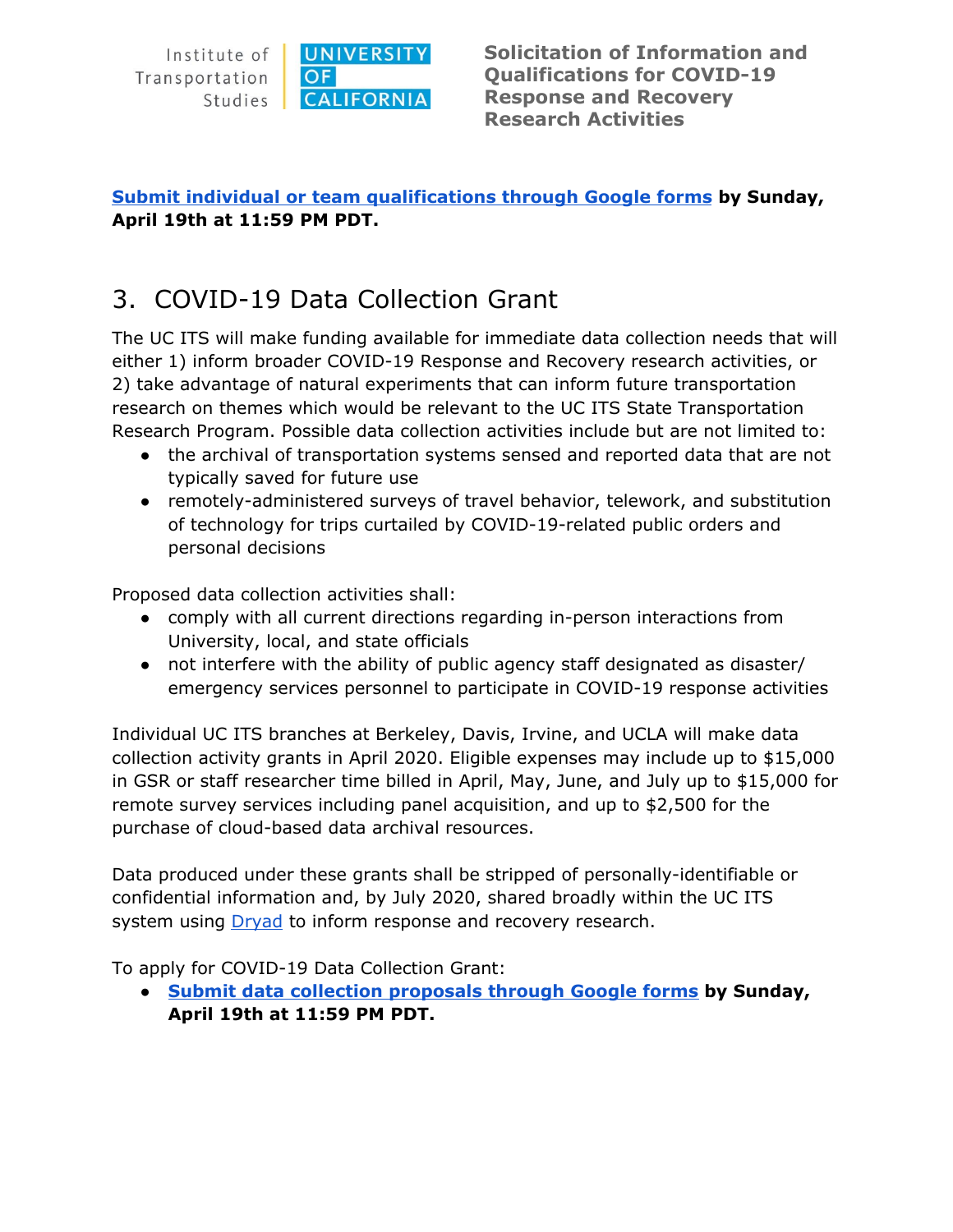**UNIVERSITY** Institute of OF Transportation **CALIFORNIA** Studies

**Solicitation of Information and Qualifications for COVID-19 Response and Recovery Research Activities**

# <span id="page-3-0"></span>UC ITS COVID-19 Response and Recovery Research Planning Timeline

This solicitation of possible project information and individual and team qualifications is the bottom-up component of the UC ITS COVID-19 Response and Recovery research planning process. Responses to this solicitation are due Sunday, April 19, 2020 at 11:59 PM PDT.

|                                                        | April                                                                                                                                                                                                                               | May                                                                        | June               | July                           |
|--------------------------------------------------------|-------------------------------------------------------------------------------------------------------------------------------------------------------------------------------------------------------------------------------------|----------------------------------------------------------------------------|--------------------|--------------------------------|
| UC ITS COVID-19<br>Response and<br>Recovery Research   | Initiate<br>selected data<br>RFI, RFQ, & Data Call<br>projects<br>March 30 - April 19<br>COVID-19<br>-Research<br>UC ITS solicits research<br>Agenda<br>needs from legislative,<br>executive branch, and BoA<br>March 30 - April 19 | Project<br>scoping and<br>team<br>formation<br>with RFI/RFQ<br>respondents | •Initiation        |                                |
| Annual Statewide<br>Transportation<br>Research Program | RFP for research, translation, and synthesis projects.<br>March 30 - May 21                                                                                                                                                         |                                                                            | Proposal<br>Review | Selection<br>and<br>initiation |

During March and April, UC ITS leadership will also be working with the state's transportation leaders in the legislative and executive branch, as well as the UC ITS Board of [Advisors](http://www.ucits.org/board-of-advisors/) to further identify their needs for UC ITS research and analysis.

In late April, the UC ITS leadership will consider the needs of the state in conjunction with the proposals and capabilities of UC ITS researchers submitted through this RFI/RFQ in developing a COVID-19 Response and Recovery research agenda.

During May, we will reach out to prospective principal investigators to further scope the development of project ideas submitted in response to the RFI and were later identified as priority during the research planning phase. We will use the qualified researcher pool assembled from the RFQ to assist these principal investigators in completing their teams, if necessary. We may also assemble teams of qualified researchers to address problems identified during research planning but not proposed by principal investigators in the request for information.